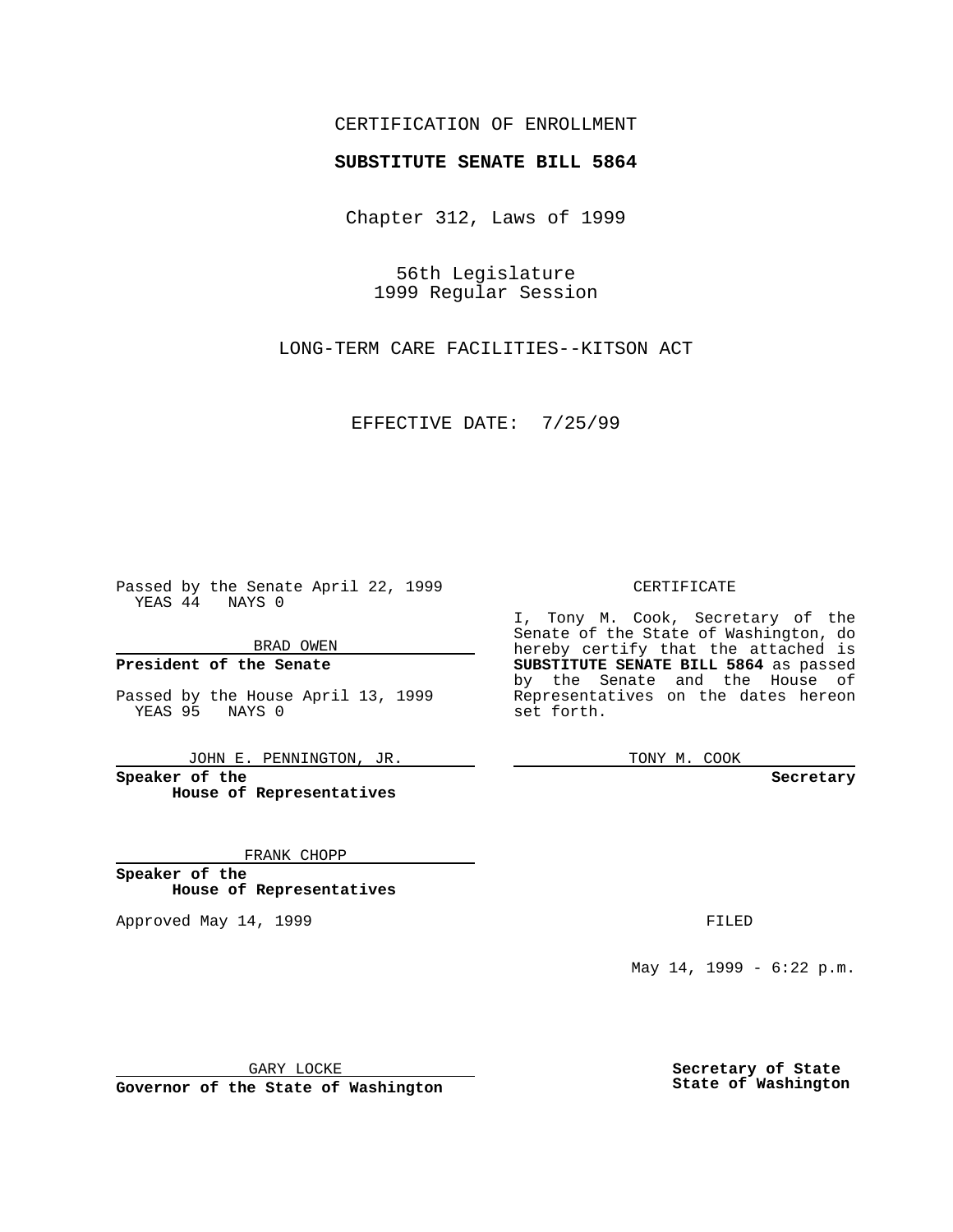## **SUBSTITUTE SENATE BILL 5864** \_\_\_\_\_\_\_\_\_\_\_\_\_\_\_\_\_\_\_\_\_\_\_\_\_\_\_\_\_\_\_\_\_\_\_\_\_\_\_\_\_\_\_\_\_\_\_

\_\_\_\_\_\_\_\_\_\_\_\_\_\_\_\_\_\_\_\_\_\_\_\_\_\_\_\_\_\_\_\_\_\_\_\_\_\_\_\_\_\_\_\_\_\_\_

AS AMENDED BY THE HOUSE

Passed Legislature - 1999 Regular Session

## **State of Washington 56th Legislature 1999 Regular Session**

**By** Senate Committee on Health & Long-Term Care (originally sponsored by Senators Fairley, Thibaudeau and Kohl-Welles)

Read first time 03/03/99.

 AN ACT Relating to allowing residents of long-term care facilities to return to their home; adding a new section to chapter 48.43 RCW; and creating new sections.

BE IT ENACTED BY THE LEGISLATURE OF THE STATE OF WASHINGTON:

 NEW SECTION. **Sec. 1.** The legislature finds that a long-term care facility is home for any individual who resides there, and the individual has the right to receive services in his or her own home and to be cared for by the organization with which he or she has a contractual agreement to provide housing and related services. The legislature further finds that restricting individuals from returning to the long-term care facility in which they were residing prior to hospitalization may detrimentally impact the health and well-being of frail individuals and their families.

 NEW SECTION. **Sec. 2.** A new section is added to chapter 48.43 RCW to read as follows:

 (1) A carrier that provides coverage for a person at a long-term care facility following the person's hospitalization shall, upon the request of the person or his or her legal representative as authorized